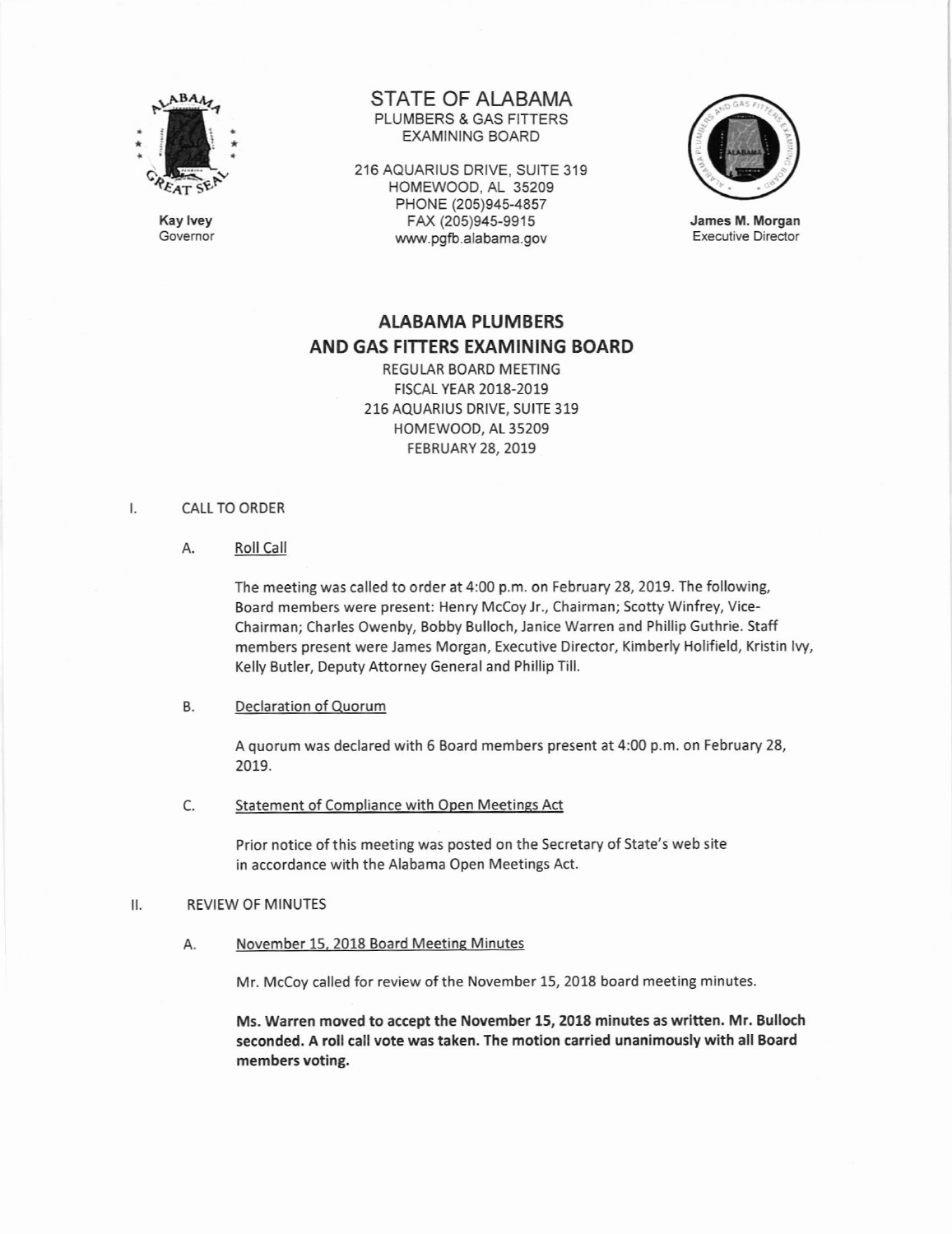### III. PUBLIC INPUT AND/OR APPEARANCES BEFORE THE BOARD

# A. Larrv Redman

Mr. Redman appeared before the Board to request to be allowed to sit for the Journeyman Plumber/Gas Fitter exam based on his experience.

Mr. Guthrie moved to allow Mr. Redman to sit for the Journeyman Plumber and Journeyman Gas Fitter exam, Mr. Bulloch seconded. A roll call vote was taken. Motion carried unanimously with all Board members voting.

### B. Ravmond Shea

Mr. Shea appeared before the Board to request to be allowed to sit for the Journeyman Plumber/Gas fitter exam based on his experience.

Mr. Winfrey moved to allow Mr. Shea to sit for the Journeyman Plumber and Journeyman Gas Fitter exam, Mr. Guthrie seconded. A roll call vote was taken. Motion carried unanimously with all Board members voting.

# C. William Pillion

Mr. Pillion appeared before the Board to request to be allowed to sit for the Journeyman Plumber exam based on his experience.

Mr. Owenby moved to allow Mr. Pillion to sit for the Journeyman plumber, Mr. Bulloch seconded. A roll call vote was taken. Motion carried unanimously with all Board members voting.

### D. Taylor Minton

Mr. Minton appeared before the Board to request to be allowed to sit for the Journeyman Plumber exam based on experience.

Mr. Owenby moved to allow Mr. Minton to sit for the Journeyman Plumber exam once he provides proof of employment from the Master Plumber of Minton Home Center and the Master Plumber from UAB, Ms. Warren seconded. A roll call vote was taken, Motion carried unanimously with all Board members voting.

# E. Coniah Coleman

Mr. Coleman appeared before the Board to request to be allowed to sit for the Journeyman Gas Fitters exam based on experience,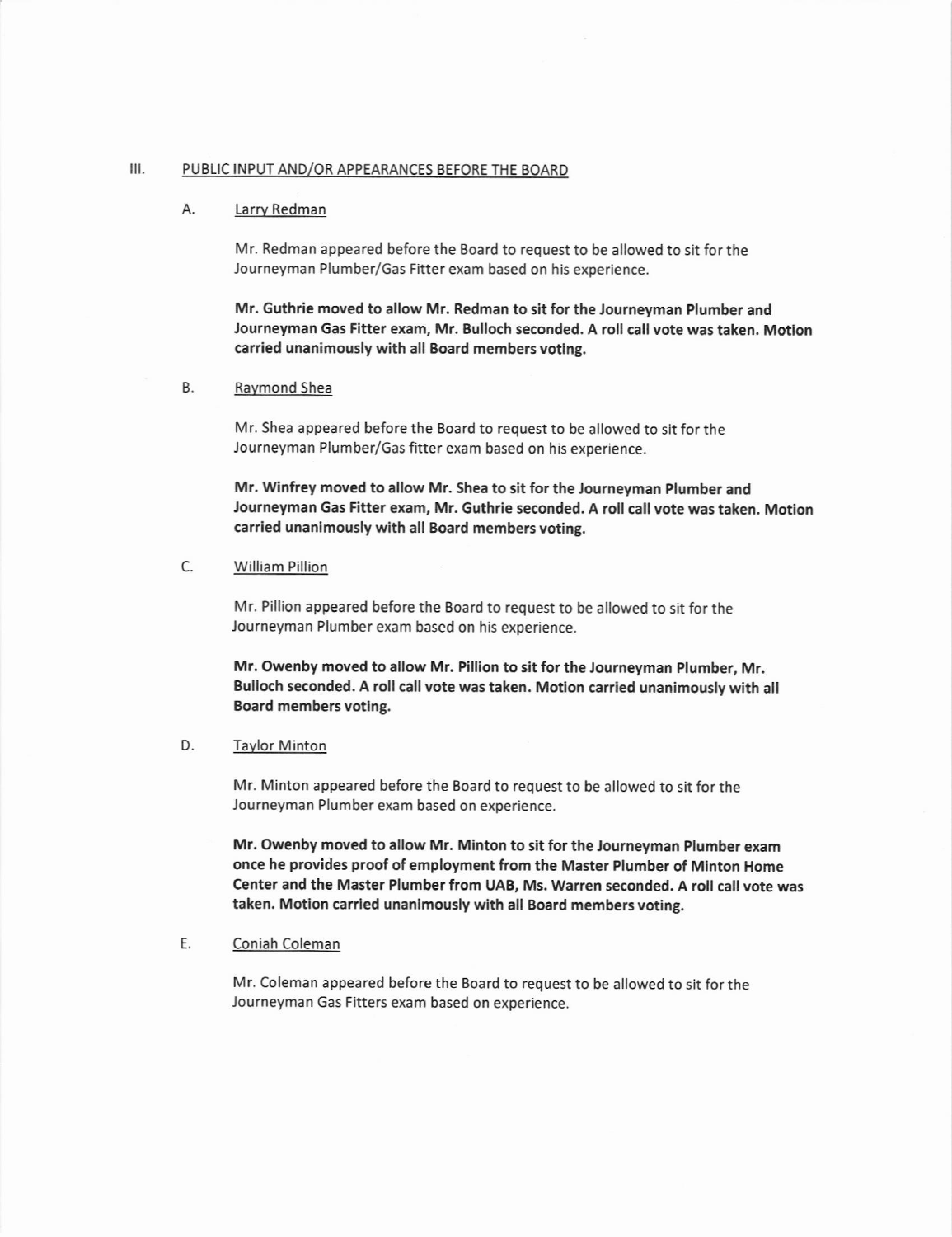Mr. Guthrie moved to allow Mr. Coleman to sit for Gas Fitter exam once lefter is received from Master Gas Fitter verifying experience. Ms. Warren seconded. A roll call vote was taken. Motion carried unanimously with all Board members voting.

### F. Bo Beam

Mr. Beam appeared before the Board to request to be allowed to sit for the lourneyman Gas Fitter exam based on experience.

Mr. Bulloch moved to allowed Mr. Beam to sit for the Journeyman 6as Fitter exam. Mr. Owenby seconded. A roll call vote was taken. Motion carried unanimously with all Board members voting.

#### IV. FINANCIAL STATEMENT

Mr. McCoy called for review of the January 31, 2019 financial statement.

Mr. 6uthrie moved to accept the January 31, 2019 financial statement. Ms. Warren seconded, A roll call vote was taken. Motion carried unanimously with all Board members voting.

### V. **INVESTIGATIVE COMMITTEE**

A. lnvestigative committee report

The committee reports of the lnvestigative Committee were given by Mr. Bulloch. The investigative Committee reviewed 30 cases. The committee opened 27 cases with probable cause and opened 3 cases with probable cause for suspension hearing.

Ms. Warren moved to accept the report given by the lnvestigative Committee to open 27 cases with probable cause and open 3 cases with probable cause for suspension hearing. Mr. Winfrey seconded. Motion carried unanimously with one recusal (Mr. Bulloch)

#### B. Consent Agreements & Consumer Complaints

The Board voted to close 5 licensed contractor cases. Detail listing attached.

Mr. Mccoy moved to close the 6 licensed contractor cases. Mr. Guthrie seconded. A roll call vote was taken. Motion carried unanimously with one recusal (Mr. Bulloch)

#### VI. REPORT ON FEES WAIVED

#### Α. Waiver of fees

A Total of 10 licensees were approved for waiver of annual fees and penalties